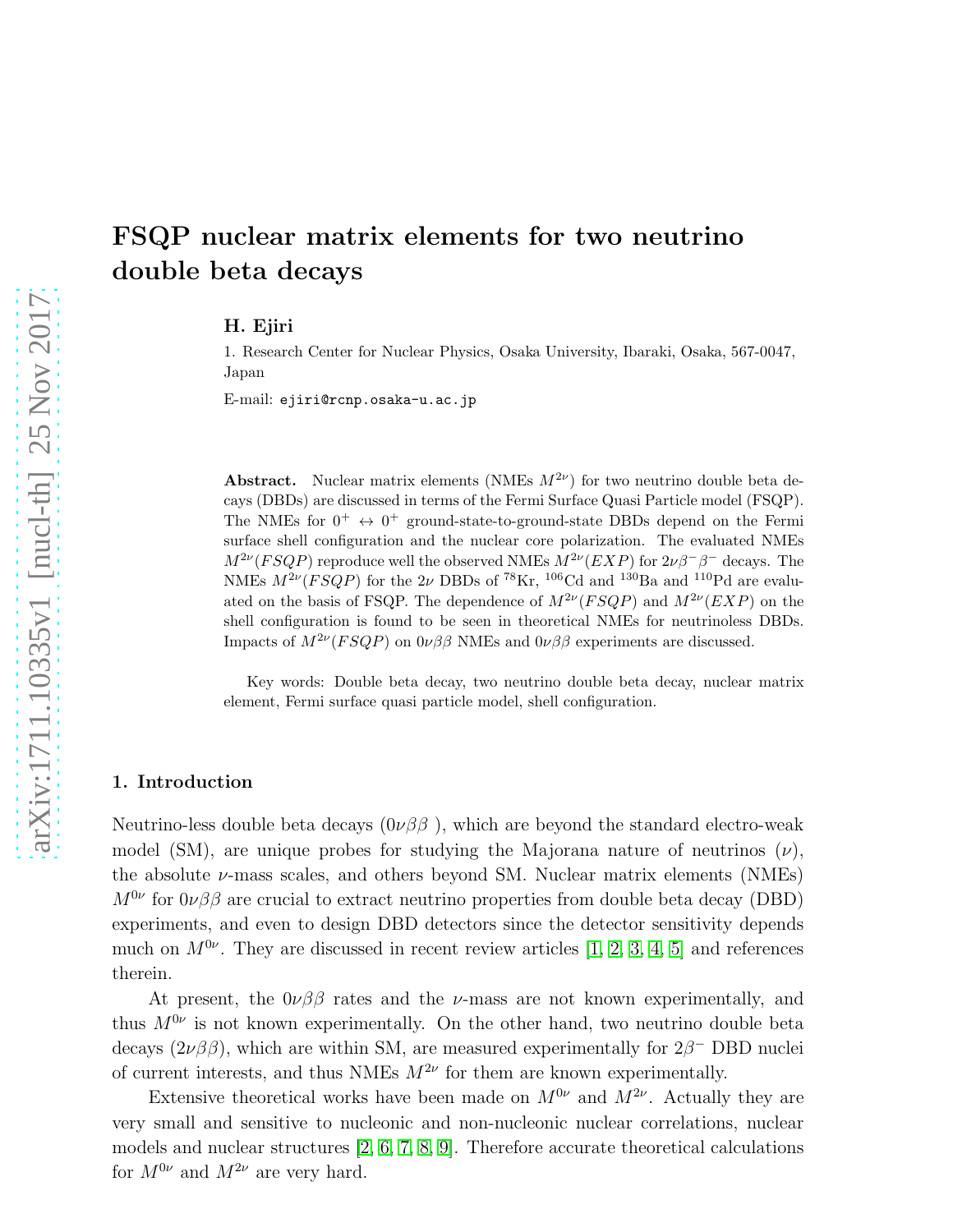Recently, the Fermi Surface Quasi Particle model (FSQP) based on experimental single- $\beta$  NMEs  $M^{\pm}$  for low-lying (fermi surface) quasi-particle states is shown to reproduce well  $M^{2\nu}(\text{EXP})$  for  $\beta^-\beta^-$  decays extracted from the observed  $2\nu\beta^-\beta^-$  decay rates. No experimental rates are known for  $2\nu$ ECEC,  $2\nu\beta^+$ EC and  $2\nu\beta^+\beta^+$  decays, except a geochemical experiment for  $^{130}Ba$  [\[10\]](#page-7-9). In fact, it is widely believed that the  $2\nu$  and  $0\nu$  DBD nuclear processes are so different that their NMEs of  $M^{2\nu}$  and  $M^{0\nu}$  are independent of each other.

The purpose of the present paper is to study the nuclear structure dependence of the FSQP NMEs  $M^{2\nu}(FSQP)$ , and to evaluate the NMEs  $M^{2\nu}$  for several  $2\nu\beta^-\beta^$ and  $2\nu$  ECEC,  $2\nu\beta^+$ EC,  $2\nu\beta^+\beta^+$  decays of current interest. Then we discuss possible nuclear structure effects on  $0\nu\beta\beta M^{0\nu}$  on the basis of FSQP to see if the 2 $\nu$  NMEs and  $0\nu$  DBD NMEs have some common features.

## 2. Fermi surface quasi particle model

Let's first evaluate the 2 $\nu$  DBD NMEs. The half-life  $t_{1/2}$  is given by the phase space factor  $G^{2\nu}$  and the NME  $M^{2\nu}$  as

$$
t_{1/2}^{-1} = G^{2\nu} [M^{2\nu}]^2. \tag{1}
$$

Here the axial vector weak coupling constant  $g_A=1.267$  in unit of the vector one of  $g_F$  is conventionally included in  $G^{2\nu}$ . The  $2\nu\beta^-\beta^-$  NME for the  $A(Z, N) \to C(Z + 2, N - 2)$ ground-state to ground state  $0^+ \rightarrow 0^+$  transition is expressed as

$$
M^{2\nu} = \sum_{i} \frac{M_i^- M_i^+}{\Delta_i},\tag{2}
$$

where and  $M_i^-$  and  $M_i^+$  are GT NMEs for the  $\beta^- A(Z,N) \rightarrow B(Z+1,N-1)$  and  $\beta^+$  $C(Z+2,N-2) \rightarrow B(Z+1,N-1)$  transitions via the *i*th state in the intermediate nucleus  $B(Z+1,N-1)$ , and  $\Delta_i$  is the energy denominator [\[2,](#page-7-1) [4\]](#page-7-3).

Note that the 2ν NMEs for 2νECEC,  $2\nu\beta^+$ EC and  $2\nu\beta^+\beta^+$ decays for A $(Z, N)$   $\leftarrow$  $C(Z + 2, N - 2)$  are expressed by the same eq.(2), but their halflives are deduced from eq.(1) by using their phase space factors.

We discuss mainly DBD NMEs in medium heavy nuclei of current interest. GT strength distributions for the DBD nuclei have been well studied by charge exchange reactions (CER), particularly by the high energy-resolution  $({}^{3}He, t)$  reactions, as discussed in the review articles [\[1,](#page-7-0) [2,](#page-7-1) [4\]](#page-7-3). They show low-lying GT states with weak strength of  $B(GT) \approx 0.05$ -0.3 and a strong  $\beta^-$  GT giant resonance (GR) with  $B(GT) \approx$ 1.5 ( $N - Z$ ) at the high excitation region of  $E=10-15$  MeV. There is no strong  $\beta^+$  GT GR since  $\beta^+$  p $\rightarrow$ n GT transitions are blocked by the neutrons in the same shell with the protons in medium heavy nuclei.

In the FSQP model [\[2,](#page-7-1) [4,](#page-7-3) [11,](#page-7-10) [12\]](#page-7-11), the  $2\nu\beta\beta$  NME is expressed as the sum of the NMEs via the intermediate FSQP states. The quasi-particle configurations involved in the transition of  $A(0^+) \rightarrow B(1^+) \rightarrow C(0^+)$  are  $(J_i J_i)_0 \rightarrow (J_i j_k)_1 \rightarrow (j_k j_k)_0$ , where  $J_i$  and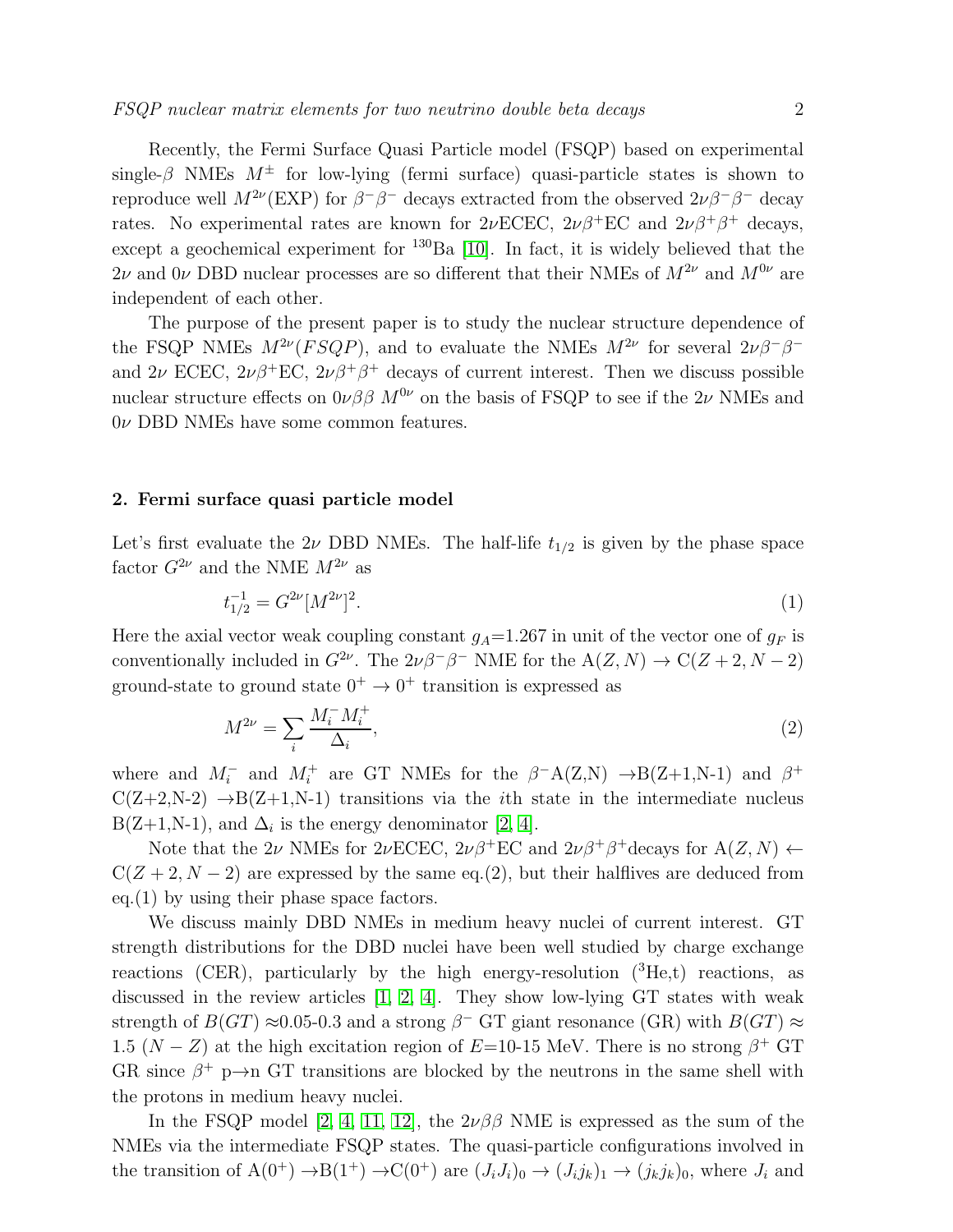$j_k$  are the i neutron and k proton spins. The Fermi surface is diffused due to the pairing interaction. The quasi-particle pairs to be considered are the quasi-neutron pairs of  $(J_iJ_i)_0$  in the defused Fermi surface of A, and the quasi-proton pairs of  $(j_kj_k)$  in the defused Fermi surface of C. Since the quasi-neutron  $J_i$  and the quasi-proton  $j_k$  are in the  $0^+$  ground states of A and C, the intermediate states of  $(J_i, j_k)$  are necessarily FSQP low-lying states in B within the energy width around the pairing energy of a few MeV.

The FSQP GT NMEs  $M_i^{\pm}$  for  $\beta^{\pm}$  is simply expressed as [\[2,](#page-7-1) [11,](#page-7-10) [12\]](#page-7-11),

$$
M_i^{\pm} = k^{\pm} M_i^{\pm}(QP), \qquad M_i^{\pm}(QP) = P_i^{\pm} M(J_i j_i), \tag{3}
$$

where  $M_i^{\pm}(QP)$  is the quasi-particle NME,  $k^{\pm}$  is the effective axial coupling constant in units of the axial coupling  $g_A$  [\[1,](#page-7-0) [13\]](#page-7-12) and  $P_i^{\pm}$  $\hat{v}_i^{\pm}$  is the the pairing correlation coefficient for  $\beta^{\pm}$  transition, and  $M(J_i j_i)$  is the single particle  $J_i \rightarrow j_i$  GT NME. Here  $P_i^{\pm}$  $p_i^{\pm}$  stands for the reduction coefficient due to the pairing correlations and  $k^{\pm}$  does for the coefficient due to the spin-isospin correlations and nuclear medium effects as discussed before [\[1,](#page-7-0) [4,](#page-7-3) [13\]](#page-7-12), and also reently on the GT and SD  $\beta$  NMEs [\[14,](#page-7-13) [15\]](#page-7-14).

The pairing reduction coefficients are given as

$$
P^{-}(Jj) = V_{J}(N)U_{j}(Z), \quad P^{+}(Jj) = U_{J}(N-2)V_{j}(Z+2), \tag{4}
$$

where  $V_J(N)$  and  $U_j(Z)$  are the occupation and vacancy coefficients for J quasi-neutron and j quasi-proton orbits in the initial nucleus A, and  $V_i(Z+2)$  and  $U_j(N-2)$  are those for  $j$  quasi-proton and  $J$  quasi-neutron in the final nucleus C. Since the same SP NME of  $M(J_i j_i)$  is involved in both the  $M_i^-$  and  $M_i^+$ , the product is positive, and thus the sum is constructive. The GT NMEs for the FSQP states in the low excitation region are evaluated from the experimental CER and/or the  $\beta^{\pm}$  rates.

The unique features of the FSQP  $M^{2\nu}$  are as follow.

- The  $2\nu\beta\beta$  decays are expressed as the successive  $\beta^{\pm}$  transitions via the low-lying FSQP intermediate states, where the single  $\beta^{\pm}$  NMEs, including  $g_A^{eff}/g_A$ , are given experimentally by CERs and  $\beta$ /EC rates. Thus one does not need to evaluate pure theoretically the nuclear correlations and the effective  $g_A$  involved in NMEs, which are very hard. There are no appreciable contributions from the GT giant resonance to  $2\nu\beta\beta$  NMEs as evaluated theoretically [\[16\]](#page-7-15).
- The FSQP  $M^{\pm}$  is smaller than the SP NME by the pairing coefficient  $P^{\pm} \approx 0.45$ -0.25 and the effective coupling coefficient  $k^{\pm} \approx 0.3$ -0.2. [\[2,](#page-7-1) [4,](#page-7-3) [13\]](#page-7-12). Thus  $M^{2\nu}$  becomes smaller by the coefficient  $k^-P^-k^+P^+ \approx 0.01$ -0.005 with respect to the single particle value.
- The values  $M^{2\nu}$  reflect the GT  $\beta^{\pm}$  strength distributions in the intermediate nucleus. They are large in nuclei where a large GT<sup>±</sup> strength is located at the ground state with a small  $\Delta_1$ , as seen in the NMEs for <sup>100</sup>Mo <sup>106</sup>Cd and <sup>110</sup>Pd nuclei
- $M^{2\nu}$  depends on the shell structure as the pairing coefficient  $P^{\pm}$  [\[11\]](#page-7-10). The product  $P_i^-P_i^+$  of the pairing factors is very stable in the middle of the shell, but gets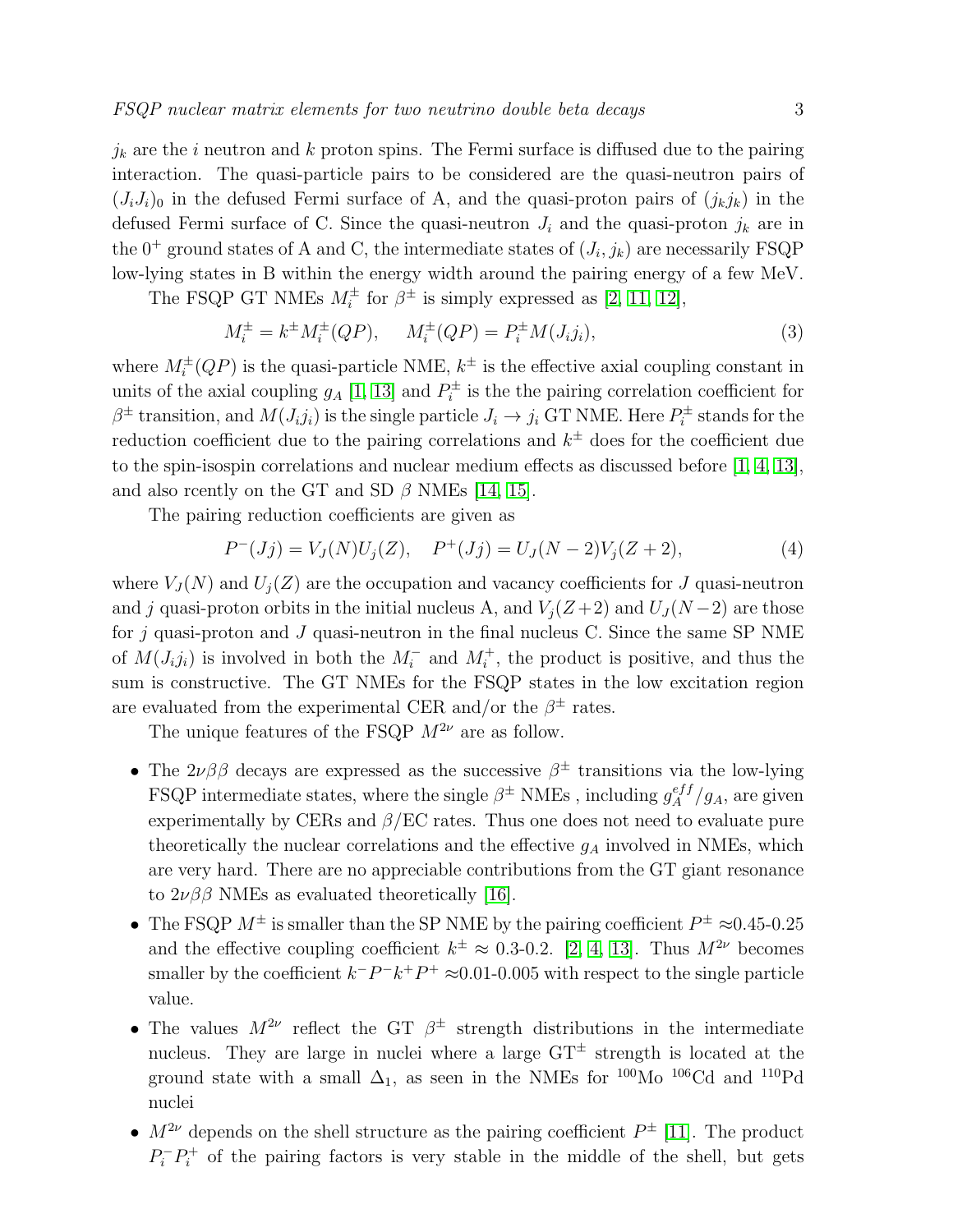small near the shell/sub-shell closure because the the vacancy amplitude  $U$  or the occupation amplitude V gets small just before or after the shell closure.

#### 3. Two neutrino DBD NMEs

The  $2\beta^{-}\beta^{-}$  nuclei to be discussed in the present paper are <sup>76</sup>Ge, <sup>82</sup>Se, <sup>96</sup>Zr <sup>100</sup>Mo, <sup>110</sup>Pd, <sup>116</sup>Cd, <sup>128</sup>Te, <sup>130</sup>Te, and <sup>136</sup>Xe. These are interesting for  $0\nu\beta\beta$  studies because of the large phase volume of  $G^{0\nu}$ . The  $2\nu\beta\beta$  halflives for them, except <sup>110</sup>Pd, are known experimentally. The observed and evaluated  $2\nu$  NMEs are shown in Table 1.

The FSQP NME for <sup>76</sup>Ge, <sup>82</sup>Se and <sup>110</sup>Pd are the present values and the NMEs for <sup>136</sup>Xe and others are from the previous works of ref.[\[12\]](#page-7-11) and ref.[\[11\]](#page-7-10). The data for single beta decays and charge exchange reactions [\[20,](#page-7-16) [21,](#page-7-17) [22,](#page-7-18) [23,](#page-7-19) [24,](#page-7-20) [25,](#page-7-21) [26,](#page-8-0) [27\]](#page-8-1) are used to evaluate the FSQP NMEs. The present values for <sup>76</sup>Ge and <sup>82</sup>Se are nearly the same as the previous values [\[11\]](#page-7-10). The observed and FSQP NMEs are in good agreement as given in Table 1. The new NME of 0.145 for the <sup>110</sup>Pd is quite large. It gives the halflife of  $t_{1/2}$  = 1.3 10<sup>20</sup> y. Theoretical pnQRPA values of 1.1-0.91 10<sup>20</sup> y [\[28\]](#page-8-2) and 1.2-1.8 10<sup>20</sup> y [\[29\]](#page-8-3) and the SSD value of  $1.2 \times 10^{20}$  y [\[30\]](#page-8-4) are close to the present value. The experimental study with the  $10^{20}$  y sensitivity is encouraged.

The  $2\nu$ ECEC,  $2\nu\beta$ <sup>+</sup>EC and  $2\nu\beta$ <sup>+</sup> $\beta$ <sup>+</sup> DBDs are not well studied because of the small phase volume. Here we discuss three DBDs of  $^{78}\text{Kr}$ ,  $^{106}\text{Cd}$ , and  $^{130}\text{Ba}$ . The experimental and FSQP NMEs are shown in Table 2. The  $M^{2\nu}(EXP)$  limits for <sup>78</sup>Kr[\[31\]](#page-8-5) and <sup>106</sup>Cd[\[32\]](#page-8-6) are from the ECEC data and the NME for  $^{130}Ba$  is from geochemical method [\[19\]](#page-7-22).

DBDs listed in Tables 1 and 2 are classified into three groups as given in Table 3. Group I: FSQP neutrons and protons are in the same N=3 major shell. Group II:

**Table 1.** The  $2\nu\beta^{-}\beta^{-}$  NMEs for the  $0^{+} \rightarrow 0^{+}$  ground state  $0^{+}$  and for the first excited  $0^+$  (\*) transitions.  $Q_{\beta\beta}: Q$  value.  $M^{2\nu}(EXP)$ : experimental NME with a ref.[\[17\]](#page-7-23), b ref.[\[19\]](#page-7-22) and others ref. [\[11\]](#page-7-10).  $M^{2\nu}(FSQP)$ : FSQP NME with c ref.[\[12\]](#page-7-11),d the present value and others ref.[\[11\]](#page-7-10).

| Transition                                        | $Q_{\beta\beta}$ MeV | $M^{2\nu}(EXP)$ | $M^{2\nu}(FSQP)$ |
|---------------------------------------------------|----------------------|-----------------|------------------|
| <sup>76</sup> Ge $\rightarrow$ <sup>76</sup> Se   | 2.039                | $0.063^a$       | $0.052^d$        |
| ${}^{82}\text{Se} \rightarrow {}^{82}\text{Se}$   | 2.992                | 0.050           | $0.064^d$        |
| $^{96}Zr \rightarrow ^{96}Mo$                     | 3.346                | 0.049           | 0.045            |
| $^{100}\text{Mo} \rightarrow ^{100}\text{Mo}$     | 3.034                | 0.126           | 0.096            |
| $100\,\text{Mo}\rightarrow 100\,\text{Mo}^*$      | 1.904                | 0.102           | 0.090            |
| $^{110}\text{Pd} \rightarrow ^{110}\text{Cd}$     | 2.000                |                 | $0.145^d$        |
| ${}^{116}\text{Cd} \rightarrow {}^{116}\text{Sn}$ | 2.804                | 0.070           | 0.055            |
| <sup>128</sup> Te $\rightarrow$ <sup>128</sup> Xe | 0.867                | 0.025           | 0.019            |
| <sup>130</sup> Te $\rightarrow$ <sup>130</sup> Xe | 2.529                | 0.018           | 0.017            |
| <sup>136</sup> Xe $\rightarrow$ <sup>136</sup> Ba | 2.467                | $0.010^{b}$     | $0.012^{c}$      |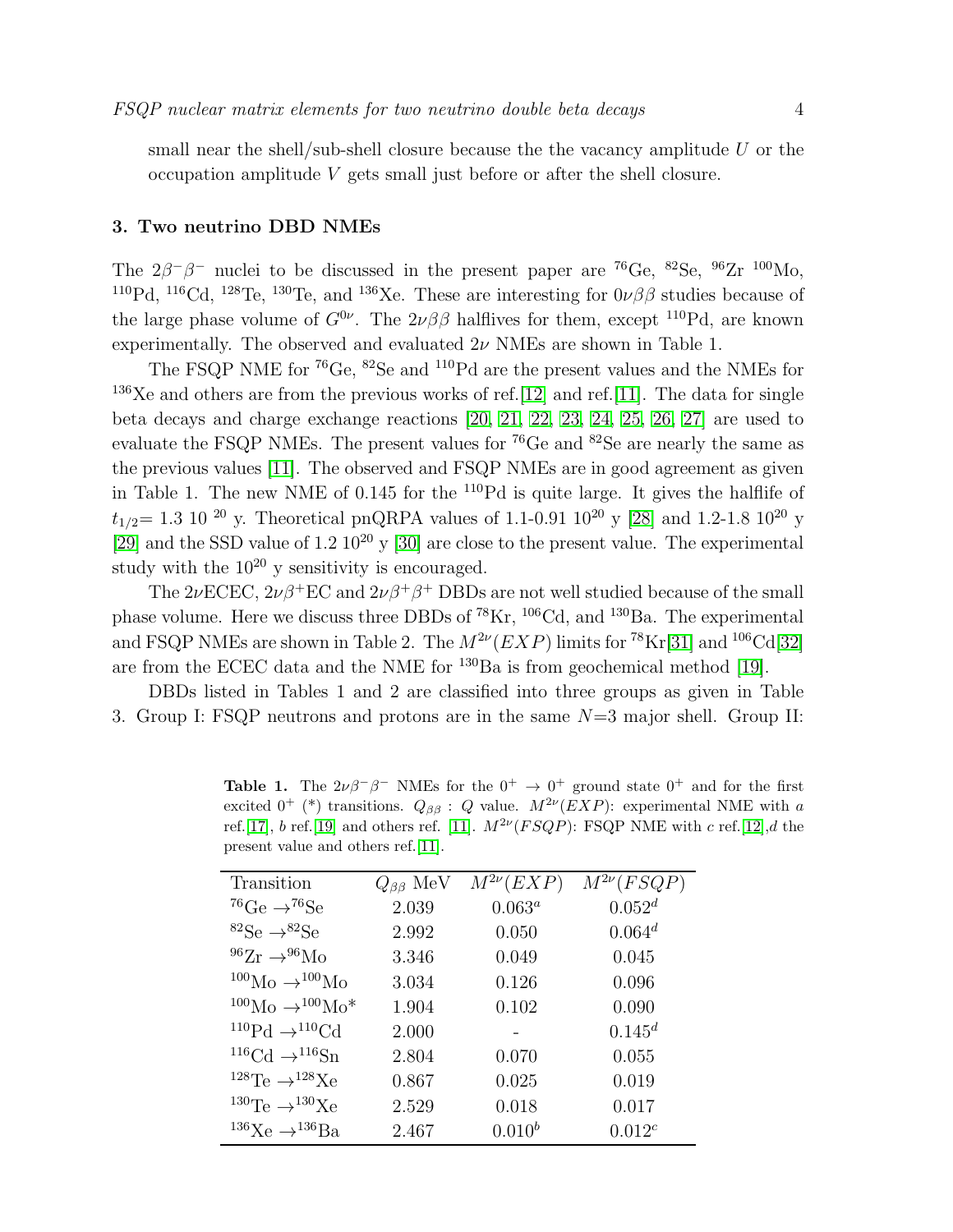| Transition                                      | $Q_{\beta\beta}$ MeV | $M^{2\nu}(EXP)$     | $M^{2\nu}(FSQP)$   |
|-------------------------------------------------|----------------------|---------------------|--------------------|
| <sup>78</sup> Kr $\rightarrow$ <sup>78</sup> Se | 2.866                | $\leq 0.34^{\circ}$ | $0.065^d$          |
| $^{106}$ Cd $\rightarrow$ $^{106}$ Pd           | 2.770                | $\leq 0.39^b$       | $0.11^d$           |
| $^{130}\text{Ba} \rightarrow ^{130}\text{Xe}$   | 2.610                | 0.105c              | 0.067 <sup>d</sup> |

**Table 2.** The 2 $\nu$ ECEC NME for the  $0^+ \rightarrow 0^+$  ground state transition. See the caption of the table 1. a: ref.[\[31\]](#page-8-5). b: ref.[\[32\]](#page-8-6).  $c$ : ref.[\[19\]](#page-7-22).  $d$ : present value.

ESQP protons and neutrons are in the  $N=3$  and  $N=4$  major shells, respectively. Group III: FSQP neutrons and protons are in the same  $N=4$  major shell. Group  $1^{176}$ Ge,  $^{78}$ Kr, <sup>82</sup>Se. Group II: <sup>96</sup>Zr, <sup>100</sup>Mo, <sup>106</sup>Cd, <sup>110</sup>Pd, <sup>116</sup>Cd. Group III: <sup>128</sup>Te, <sup>130</sup>Te, <sup>130</sup>Ba, <sup>136</sup>Xe.

Table 3. FSQP shell configurations for the three groups (G) of the DBD nuclei.

| Z, N                               | FSQP GT configurations                                                                                                  |  |
|------------------------------------|-------------------------------------------------------------------------------------------------------------------------|--|
| $32 \le Z \le 36, 42 \le N \le 48$ | $1g_{9/2}^p 1g_{9/2}^n$ , $1f_{5/2}^p 1f_{5/2}^n$ , $2p_{3/2}^p 2p_{1/2}^n$                                             |  |
| $40 \le Z \le 48, 56 \le N \le 68$ | $1g_{9/2}^p 1g_{7/2}^n$                                                                                                 |  |
|                                    | III $52 \le Z \le 56$ , $76 \le N \le 82$ $2d_{5/2}^p 2d_{3/2}^n$ , $1h_{11/2}^p 1h_{11/2}^n$ , $3s_{1/2}^p 3s_{1/2}^n$ |  |

All FSQP states in the low excitation region are involved more or less in the  $2\nu$ DBD. In case of the group II nuclei, the FSQP protons and neutrons are in different major shells, and the ground state is the only one strong GT state of  $1g_{9/2}^p1g_{7/2}^n$  in the low-excitation region, as observed in the  $({}^{3}He,t)$  CERs [\[33,](#page-8-7) [34,](#page-8-8) [35,](#page-8-9) [36\]](#page-8-10). Thus the hypothesis of the single state dominance (SSDM) [\[37\]](#page-8-11) is valid only for nuclei in this group. In cases of the Group I and III nuclei, the FSQP protons and neutrons are in the same major shell. Thus there are several FSQP states in the low excitation region of the intermediate nucleus [\[33,](#page-8-7) [34,](#page-8-8) [35,](#page-8-9) [36\]](#page-8-10), and they all contribute to  $M^{2\nu}$ .

The experimental and FSQP  $2\nu$  NMEs are shown as a function of the proton and neutron numbers of the intermediate nuclei in Fig.1. They show clearly similar sub-shell structures. The NMEs for group II nuclei get small at the opening of  $Z=40$  and the closure of  $Z=50$  for the  $g_{9/2}$  proton shell, and get large in the middle (Fig.1.B). The NMEs for the group III get small as the proton number approaches to the shell closure of  $Z=50$  (Fig.1 C) and as the neutron number to that of  $N=82$  (Fig.1.D).

Thes simple systematic features of the FSQP model are different from the QRPA calculations [\[38,](#page-8-12) [39\]](#page-8-13). The small NMEs  $M^{2\nu}$  are attributed to the cancellation of the ammplitudes in the QRPA  $\beta$  NMEs at a certain value of  $g_{pp}$  (particle particle interaction). In other words, the QRPA calculations reproduce the experimental  $M^{2\nu}$ values by adjusting  $g_{pp}$  and  $g_A$ . On the other hand, FSQP is based on the experimental single  $\beta^{\pm}$  NMEs for the low lying states, but not on any adjustable parameters.

ECEC,  $EC\beta^+$  and  $\beta^+\beta^+$  DBDs are not well studied experimentally because their phase space factors are rather small. The evaluated halflives on the basis of the FSQP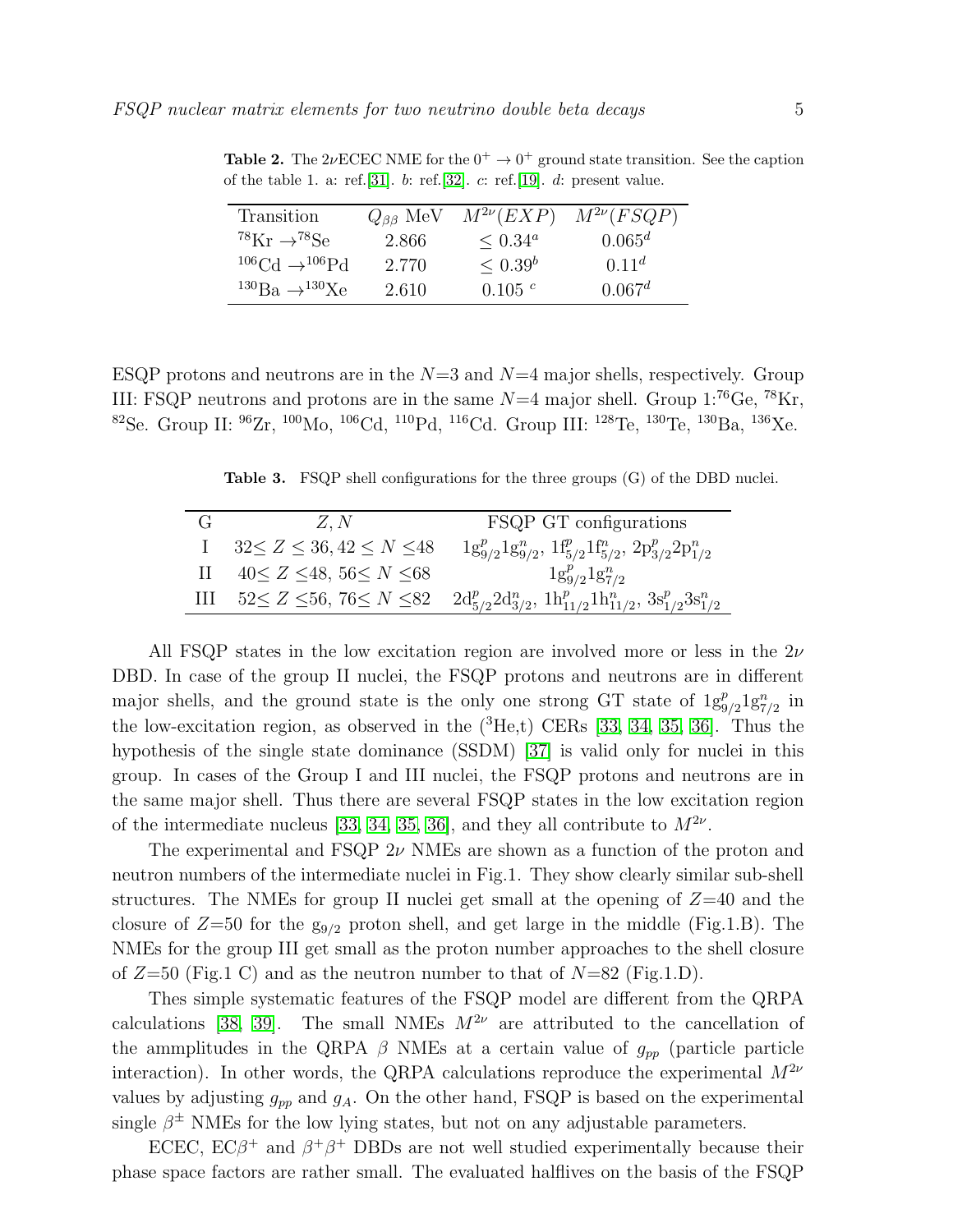

Figure 1. The FSQP and experimental NMEs of  $M^{2\nu}(FSQP)$  (squares) and  $M^{2\nu}(EXP)$  (diamonds) for nuclei in the group I (A) and II (B) and III (C and D).  $Z_B$  and  $N_B$  are the proton and neutron numbers in the intermediate nucleus.

NMEs are shown in Table 4. The experimental limit of 5.5  $10^{21}$ y [\[31\]](#page-8-5) for the <sup>78</sup>Kr KK life is smaller than the FSQP value by a factor around 20, while the limits of  $2.7 \times 10^{20}$  y [\[40\]](#page-8-14) and 4.2  $10^{20}$  [\[32\]](#page-8-6) for the <sup>106</sup>Cd ECEC are a factor around 15 smaller than the FSQP value. The limit of 1.1  $10^{21}$  [\[41\]](#page-8-15) for  $2\nu\beta$ <sup>+</sup>EC is also smaller than the FSQP by a factor 20. On the other hand, the halflife of 2.2  $10^{21}$  y for <sup>130</sup>Ba [\[10\]](#page-7-9) derived by a geochemical method is close to the FSQP life, but shorter a little than it.

Theoretical halflives do depend on the models and the parameters used for the calculations. 2νECEC halflives of 3.7  $10^{21}$  - 9.4  $10^{22}$  y for <sup>78</sup>Kr [\[42,](#page-8-16) [43,](#page-8-17) [45\]](#page-8-18) are shorter than the FSQP values. The values for <sup>106</sup>Cd ECEC halflives are 0.12-5.5  $\times 10^{21}$  y by QRPA/RQRPA/SQRPA [\[44,](#page-8-19) [45,](#page-8-18) [46\]](#page-8-20), 9.7-25  $\times 10^{21}$  y by PHFB [\[47\]](#page-8-21) and 1.7-4.2  $\times 10^{21}$  y by SU(4) [\[48\]](#page-8-22). The  $2\nu ECEC$  halflife for <sup>130</sup>Ba by QRPA [\[42\]](#page-8-16) is 4.2 10<sup>21</sup> y. On the other hand, the SSDH gives  $\leq 1.6 \frac{10^{24} \text{ y}}{24.4 \frac{10^{21} \text{ y}}{24.4 \frac{10^{22} \text{ y}}}$  for the 2*ν*ECEC halflives of  ${}^{78}\text{Kr}, {}^{106}\text{Cd},$  and  ${}^{130}\text{Ba}$  [\[30\]](#page-8-4). The SSDH values for  ${}^{78}\text{Kr}$  and  ${}^{130}\text{Ba}$  in the group I and III are much longer than the FSQP ones because the calculation does not include the excited FSQP states.

**Table 4.** FSQP NMEs and halflives for the 2 $\nu$  DBDs of <sup>78</sup>Kr, <sup>106</sup>Cd and <sup>130</sup>Ba.  $G^{2\nu}$ : phase space factor from ref. [\[6\]](#page-7-5).

| Decay mode       | $^{78}\mathrm{Kr}$ | $106 \text{Cd}$  | $^{130}Ba$       |
|------------------|--------------------|------------------|------------------|
| $M^{2\nu}$       | 0.065              | 0.11             | 0.067            |
| ECEC             | $1.2 \; 10^{23}$   | $5.2 \; 10^{21}$ | $5.4 \; 10^{21}$ |
| $EC\beta^+$      | $2.010^{23}$       | 4.1 $10^{22}$    | $1.6 \; 10^{23}$ |
| $\beta^+\beta^+$ | $7.010^{26}$       | $1.7 \; 10^{27}$ | $1.910^{29}$     |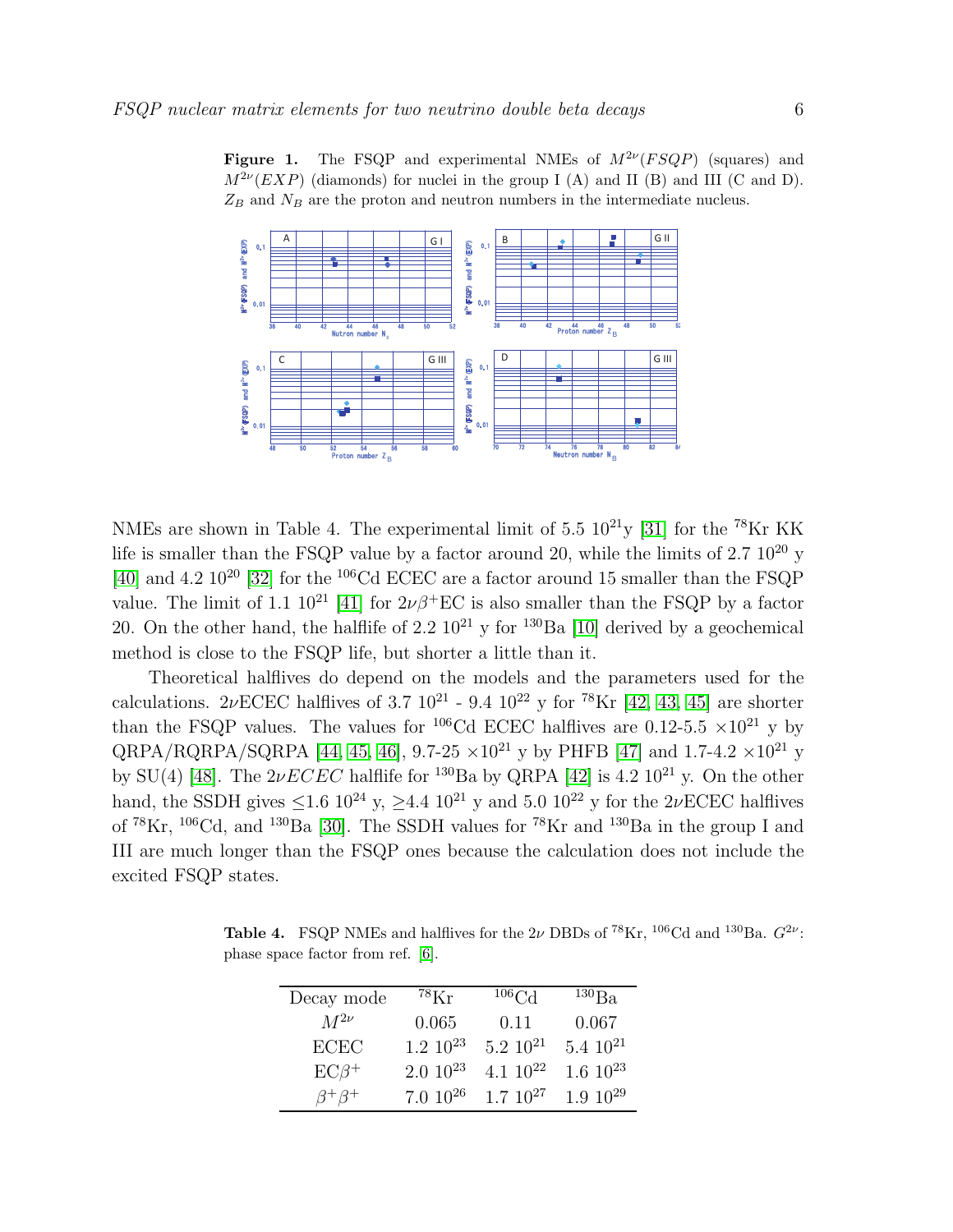## 4. Remarks and discussions

Now, we discuss impact of the present discussions on the the  $0\nu\beta\beta$  NMEs  $M^{0\nu}$ . It has been believed long that i  $M^{2\nu}$  is very small because it is sensitive to  $g_{pp}$  and the amplitudes involved in  $M^{2\nu}$  cancels at the appropriate value of  $g_{pp}$ , while  $M^{0\nu}$  is large because it is not sensitive to  $g_{pp}$  and ii  $M^{0\nu}$  includes several multipole NMEs and it is not sensitive to the individual nuclear structures, and thus they are considered to be nearly the same for all nuclei.

On the other hand, the FSQP model shows that  $M^{2\nu}$  is much smaller than the quasi-particle NME  $M_{QP}$  by the reduction coefficient  $(k^{\pm})^2 \approx 0.05$ -0.1 because the observed single  $\beta^{\pm}$  GT(1<sup>+</sup>)  $M^{\pm}$  is smaller than the single quasi-particle  $M_{QP}^{\pm}$  (GT) by the coefficient  $k^{\pm} = k^{eff} \approx 0.2$ -0.3. The single  $\beta^{\pm}$  SD(2<sup>-</sup>)  $M^{\pm}$ , which is one of the major components of  $M^{0\nu}$ , is smaller than the single quasi-particle  $M_{QP}^{\pm}$  (SD) by the coefficient  $k^{eff} \approx 0.2{\text -}0.3$  [\[15\]](#page-7-14), as in case of the GT NME [\[14\]](#page-7-13). Accordingly, the axialvector component of  $M^{0\nu}$  may be much smaller than the QP NME  $M^{0\nu}_{QP}$  by the coefficient  $(k^{eff})^2 \approx 0.05$ -0.1.

The reduction coefficient is given as  $k^{eff} = k_{\tau\sigma} \times k_{NM}$ , where  $k_{\tau\sigma} \approx 0.4 - 0.6$  and  $k_{NM} \approx 0.4-0.6$  stand for the nucleonic  $\tau\sigma$  correlation and and the non-nucleonic nuclear medium effects [\[15,](#page-7-14) [14\]](#page-7-13). The former is incorporated in pnQRPA with the nucleonic  $\tau\sigma$  correlations, while the latter may be expressed in terms of the effective  $g_A^{eff}/g_A^{free}$ . Actually, the values of  $g_A^{eff}/g_A^{free} \approx 0.5 - 0.7$  are used in recent theoretical calculations such as shell model [\[49,](#page-8-23) [50\]](#page-8-24), pnQRPA [\[51,](#page-8-25) [52\]](#page-8-26), and IBA2 [\[53\]](#page-8-27). Then  $M^{0\nu}$  may be reduced with respect to the pnQRPA NME by a factor 2-3, depending on the higher multi-pole axial vector NMEs and the vector NMEs.

In the present cases of the ground-state to ground state DBDs, the values for  $M^{0\nu}$ near closed and sub-closed shells may get small due to the pairing factor  $P^{\pm}$  as in cases of  $M^{2\nu}$ . Then both  $M^{0\nu}$  and  $M^{2\nu}$  for <sup>136</sup>Xe are small due to the small paring factor  $P^+$ near the neutron closed shell at 82. Thus the  $0\nu\beta\beta$  signal rate may get small due to the small  $M^{0\nu}$ , but the BG contribution from the high energy tail of the  $2\nu\beta\beta$  spectrum to the  $0\nu\beta\beta$  peak region gets small also in case of modest energy-resolution experiments.

The  $0\nu\beta\beta$  NMEs have been calculated on various nuclei. The averaged value [\[5\]](#page-7-4) for each DBD isotope of the current interest is plotted in fig.2. The  $0\nu\beta\beta$  NMEs do show the similar dependence on the shell configuration as  $2\nu\beta\beta$  NME. The  $0\nu\beta\beta$  NMEs get small near the sub closed shell due to the small  $U$  or  $V$  coefficients as in case of the  $2\nu\beta\beta$  NMES. This is in contrast to the general belief that all the  $0\nu\beta\beta$  NMEs are large and same. Then, one may need to consider small and structure-dependent NMEs  $M^{0\nu}$ as well in selecting DBD nuclei to be studied in future DBD experiments.

Experimental studies of  $2\nu$ ECEC of <sup>78</sup>Kr, <sup>106</sup>Cd, <sup>110</sup>Pd, and <sup>130</sup>Ba are encouraged to verify the FSQP prediction. The single  $\beta^{\pm}$  NMEs for 3<sup>+</sup> and 4<sup>-</sup> transitions in DBD nuclei are interesting to check if similar reductions of the NMEs as GT and SD are seen for higher multipole NMEs as well.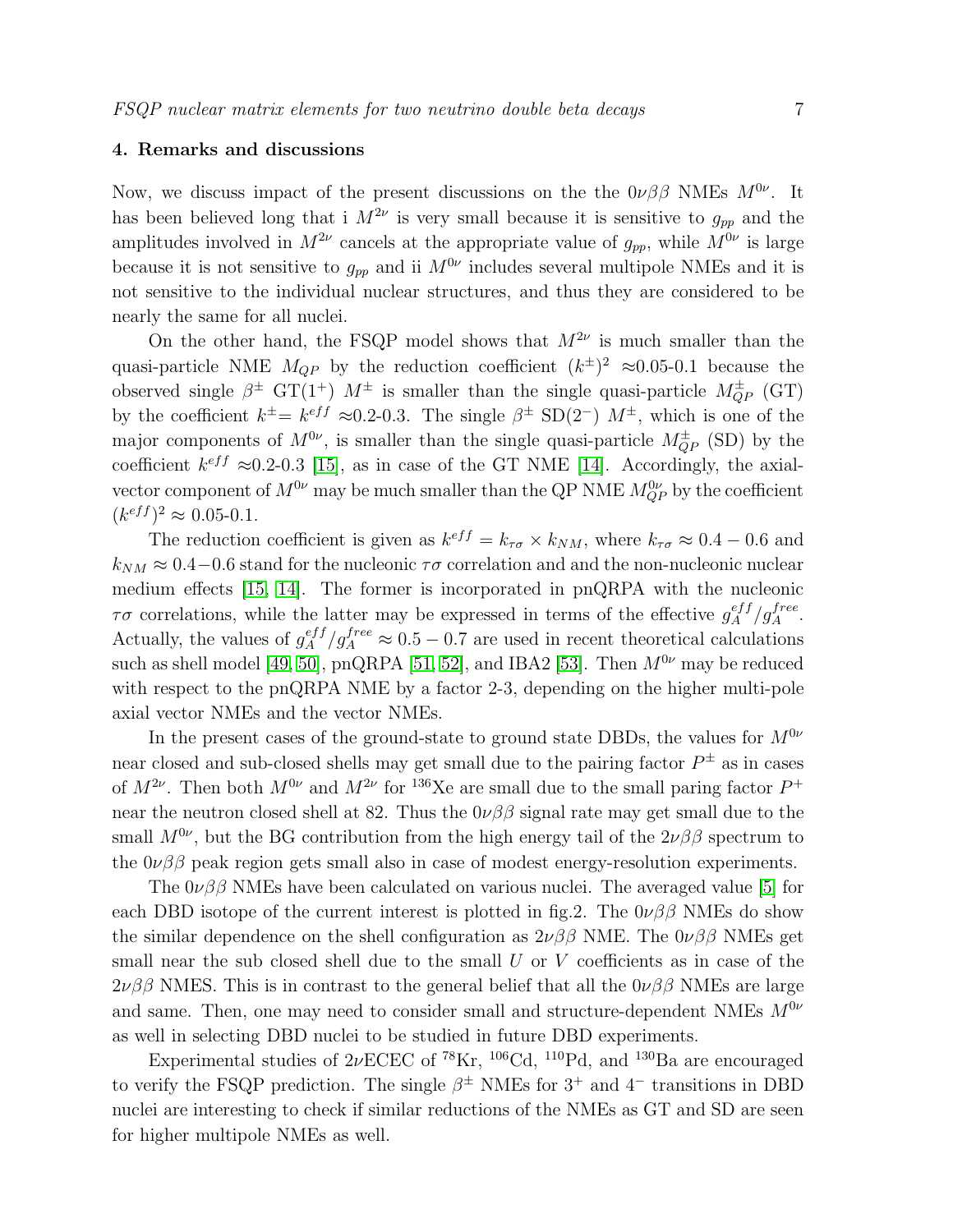Figure 2. Top: Average values for the calculated NMEs  $M^{0\nu}$  [\[5\]](#page-7-4). Bottom: The FSQP NMEs  $M^{2\nu}(FSQP)$  (squares) and experimental NMEs  $M^{2\nu}(EXP)$  (diamonds) for  $\beta^{-}\beta^{-}$  DBDs.



The authors thank Prof. D. Frekers and Prof. J. Suhonen for valuable discussions.

## <span id="page-7-0"></span>5. References

- <span id="page-7-1"></span>[1] H. Ejiri 2000 *Phys. Rep.* 338 265
- <span id="page-7-2"></span>[2] H. Ejiri 2005 *J. Phys. Soc. Jpn.* 74 2101
- <span id="page-7-3"></span>[3] F. Avignone, S. Elliott and J. Engel 2008 *Rev. Mod. Phys.* 80 481
- <span id="page-7-4"></span>[4] J. Vergados, H. Ejiri, F. Šimkovic 2012 *Rep. Prog. Phys.* **75** 106301
- <span id="page-7-5"></span>[5] J. Vergados, H. Ejiri, F. Šimkovic 2012 *Int. J. Modern Physics* E **25** 1630007
- <span id="page-7-6"></span>[6] J. Suhonen, O. Civitarese 1998 *Phys. Rep.* 300 123
- <span id="page-7-7"></span>[7] A. Faessler *et al.* 2008 *J. Phys. G* 35 075104
- <span id="page-7-8"></span>[8] J. Suhonen, O. Civitarese 2012 *J. Phys. G: Nucl. Part. Phys.* 39 124005
- <span id="page-7-9"></span>[9] J. Suhonen, O. Civitarese 2012 *J. Phys. G: Nucl. Part. Phys.* 39 085105
- <span id="page-7-10"></span>[10] A.P. Meshik *et al.* 2001 *Phys. Rev. C*, 64 035205
- <span id="page-7-11"></span>[11] H. Ejiri 2009 *J. Phys. Soc. Jpn.* 78 074201
- <span id="page-7-12"></span>[12] H. Ejiri 2012 *J. Phys. Soc. Jpn. letters.* 81 033201
- <span id="page-7-13"></span>[13] H. Ejiri and J.I. Fujita 1978 *Phys. Rep.* C 38 85
- <span id="page-7-14"></span>[14] H. Ejiri and J. Suhonen 2015 *J. Phys. G* 42 055201
- <span id="page-7-15"></span>[15] H. Ejiri, N. Soukouti, J. Suhonen 2014 *Phys. Lett.* B 729 27
- <span id="page-7-23"></span>[16] H. Ejiri and H. Toki 1995 *J. Phys. Soc. Japan* 65 7
- [17] M. Agostini et al., 2015 *Eur. Phys. J.* C 75 416.
- <span id="page-7-22"></span>[18] J.B. Albert et al., 2014 *Phys. Rev.* D 90 092004.
- <span id="page-7-16"></span>[19] A. Barabash 2010 *Phys. Rev.* C 81 035501.
- <span id="page-7-17"></span>[20] R.B. Firestone, et al. 1999 *Table of Isotopes, 8*th *ed., LBL*
- <span id="page-7-18"></span>[21] ENSDF at NNDC site *<http://www.nndc.bnl.gov/>*
- <span id="page-7-19"></span>[22] D. De Fyenne and A. Negret 2008 *Nucl. Data Sheets* 109 943
- <span id="page-7-20"></span>[23] D. De Frenne and E. Jacabs 1996 *Nucl. Data Sheets* 79 639
- <span id="page-7-21"></span>[24] J. Blachat 2000 *Nucl. Data Sheets* 90 135
- [25] J. Blachat 2012 *Nucl. Data Sheets* 113 515